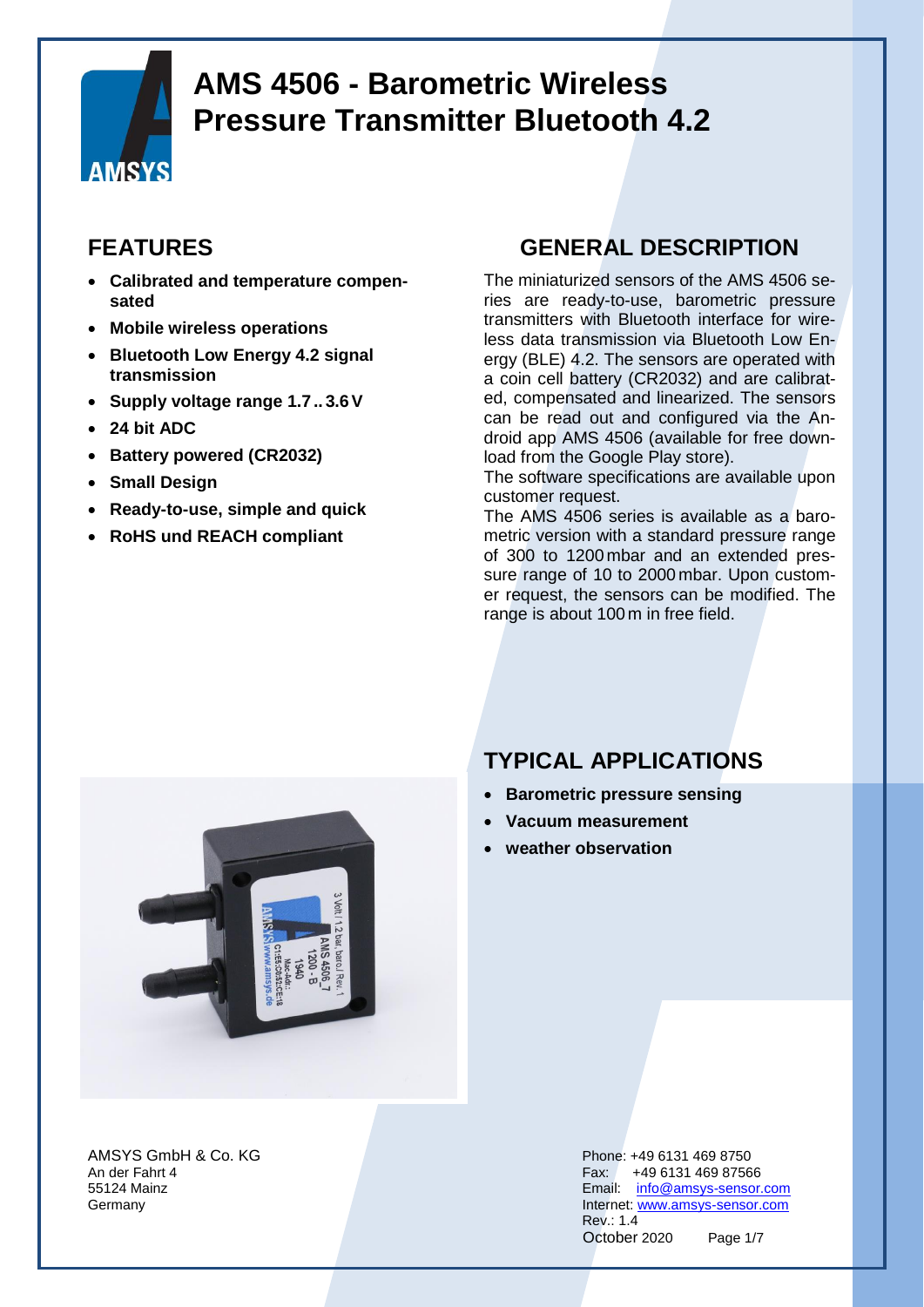

#### **MAXIMUM RATINGS**

| <b>Parameter</b>                      | <b>Symbol</b> | Min.  | Typ. | Max. | Unit   |
|---------------------------------------|---------------|-------|------|------|--------|
| Maximum supply voltage                | V cc.         |       |      | 3.6  |        |
| Storage temperature (without battery) | amb           | $-20$ |      | 85   | $\sim$ |
| Operating temperature                 | l op          |       |      | 85   |        |

*Table 1: Maximum ratings*

### **ELECTRICAL SPECIFCATIONS (Operating range)**

All Parameters apply to  $V_{cc}$  = 3 V and Top = 25 °C, unless otherwise stated.

| <b>Parameter</b>                           |                 | <b>Minimum</b> | <b>Typical</b>              | <b>Maximum</b> | Unit            |  |
|--------------------------------------------|-----------------|----------------|-----------------------------|----------------|-----------------|--|
| Supply Voltage (V <sub>cc</sub> )          |                 | 1.7            |                             | 3.6            | V               |  |
| <b>Operating Temperature Range</b>         |                 | $\Omega$       |                             | 85             | °C              |  |
| <b>Standard Pressure Range</b>             |                 | 300            |                             | 1200           | mbar            |  |
| Extended Pressure Range <sup>1)</sup>      |                 | 10             |                             | 2000           | mbar            |  |
| Absolute Accuracy @25°C (300-1200 mbar)    |                 | $-2$           |                             | $+2$           | mbar            |  |
| Absolute Accuracy @0-85 °C (300-1200 mbar) |                 | $-4$           |                             | $+4$           | mbar            |  |
| Maximum Error @1.7V to 3.6V                |                 |                | ±0.5                        |                | mbar            |  |
| <b>ADC Resolution</b>                      |                 |                | 24                          |                | bit             |  |
|                                            | <b>OSR 8192</b> |                | 20.09                       |                |                 |  |
|                                            | 4096            |                | 10.05                       |                |                 |  |
| Current Consumption <sup>2)</sup>          | 2048            |                | 5.02                        |                |                 |  |
|                                            | 1024            |                | 2.51                        |                | μA              |  |
|                                            | 512             |                | 1.26                        |                |                 |  |
|                                            | 256             |                | 0.63                        |                |                 |  |
| Peak Supply Current <sup>3)</sup>          |                 |                | 1.25                        |                | mA              |  |
| Long Term Stability                        |                 |                | ±1                          |                | mbar/Y          |  |
|                                            | <b>OSR 8192</b> |                | 0.016                       |                | mbar            |  |
|                                            | 4096            |                | 0.021                       |                |                 |  |
| <b>Resolution RMS Pressure</b>             | 2048            |                | 0.028                       |                |                 |  |
|                                            | 1024            |                | 0.039                       |                |                 |  |
|                                            | 512             |                | 0.062                       |                |                 |  |
|                                            | 256             |                | 0.11                        |                |                 |  |
| Absolute Accuracy @25°C                    |                 | $-1$           |                             | $+1$           | $^{\circ}C$     |  |
| Absolute Accuracy @0-85 °C                 |                 | $-2$           |                             | $+2$           | $^{\circ}C$     |  |
| Maximum Error @1.7 V to 3.6 V              |                 |                | ±0.3                        |                | °C              |  |
| Resolution RMS Tempera-<br>ture            | <b>OSR 8192</b> |                | 0.002                       |                | $\rm ^{\circ}C$ |  |
|                                            | 4096            |                | 0.003                       |                |                 |  |
|                                            | 2048            |                | 0.004                       |                |                 |  |
|                                            | 1024            |                | 0.006                       |                |                 |  |
|                                            | 512             |                | 0.009                       |                |                 |  |
|                                            | 256             |                | 0.012                       |                |                 |  |
| Wireless Protocol                          |                 |                | Bluetooth Low Energy 4.2    |                |                 |  |
| Signal Transmission Distance               |                 |                | ca. 40 Meters <sup>4)</sup> |                |                 |  |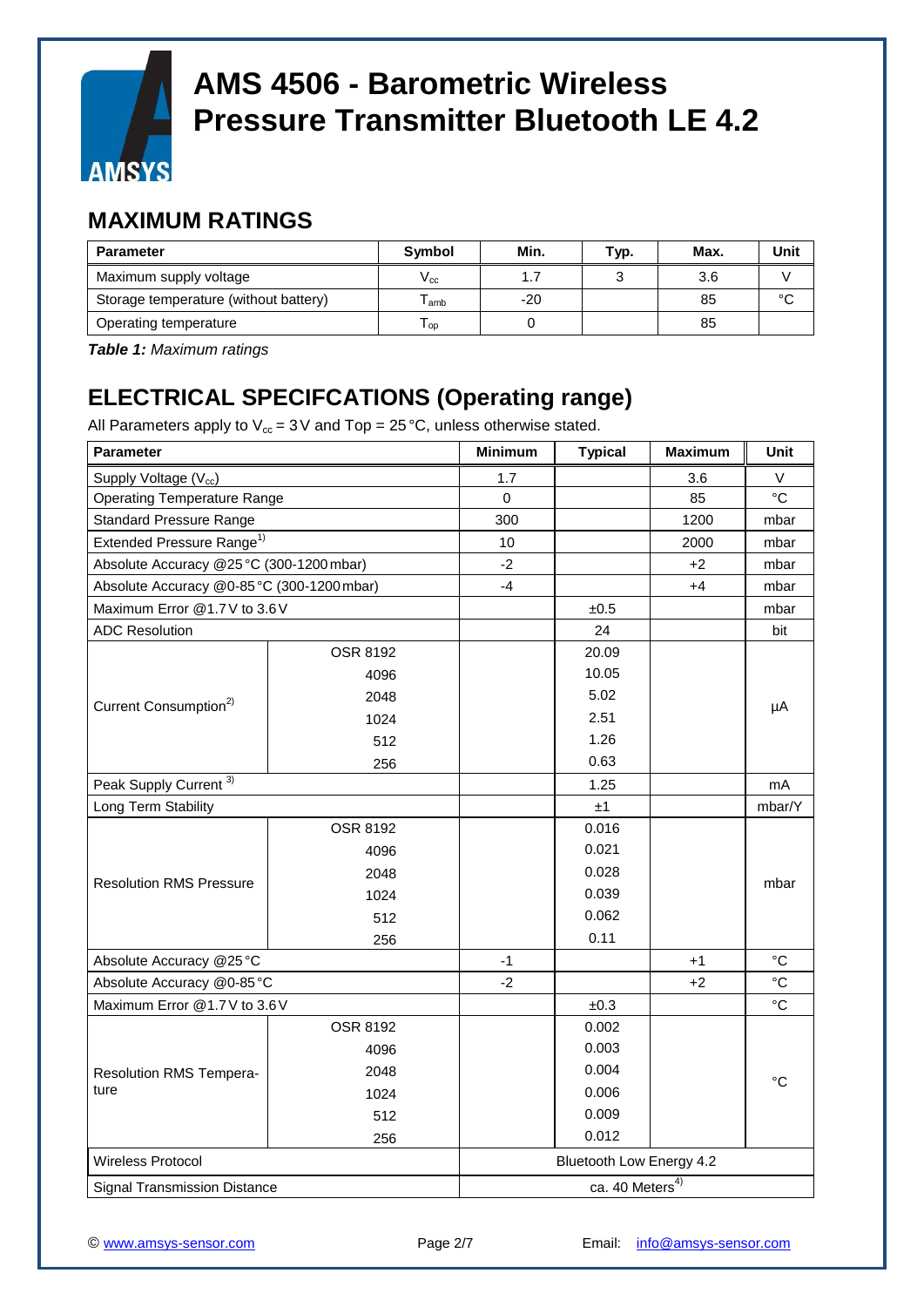

| <b>Receiver Operating System</b>                      |       | Android <sup>™</sup> 6.0 (Marshmallow) or above |     |      |
|-------------------------------------------------------|-------|-------------------------------------------------|-----|------|
| Current Consumption in Advertising Mode <sup>5)</sup> |       | 22                                              | 25  | μA   |
| Current Consumption in Connected Mode <sup>6)</sup>   |       | 0.5                                             | 0.6 | mA   |
| Battery Life CR2032 (230 mAh)                         |       | ca. 1 Year <sup>7)</sup>                        |     |      |
| Storage Temperature (without Battery)                 | $-20$ |                                                 | 85  | °C   |
| Weight                                                |       | 20                                              |     | gram |

*Table 2: Specifications*

#### **SPECIFICATION NOTES**

- 1) Linear Range of ADC.
- 2) Sampling Rate of 1 s.
- 3) During conversion.
- 4) Depending on the environment of the sensor and the receiving antenna of the receiver.
- 5) At an advertising interval of 1 s and a sampling rate of 60s.
- 6) At a min. connection interval of 100 ms and max. 200 ms and a sampling rate of 10s.
- 7) If the sensor is only operating in advertising mode with the settings as indicated in point 5.

#### **GENERAL NOTES**

The connection interval can be changed in ms by the manufacturer from 7,5ms to 4s (default minimum connection interval: 100 ms and maximum connection interval: 200 ms).

Default data sampling rate is set to 5s, which can be adjusted in ms from 100ms to 500s in the android smartphone AMS 4506 App. The default resolution for pressure and temperature is 4096 OSR.

Default battery sampling rate is set to 60 s, which can be adjusted in sec from 1s to 500s in the android smartphone AMS 4506 App.

The advertising interval can be changed in ms from 20ms to 10s in the android smartphone AMS 4506 App (default 2 s).

On request a software manual can be provided by the manufacturer, so a sensor readout and configuration can be made without the AMS 4506 App.

Battery life depends on its capacity, operating temperature and signal transmission interval. Temperature can impact battery capacity retention even in idle. Check battery specifications for more details.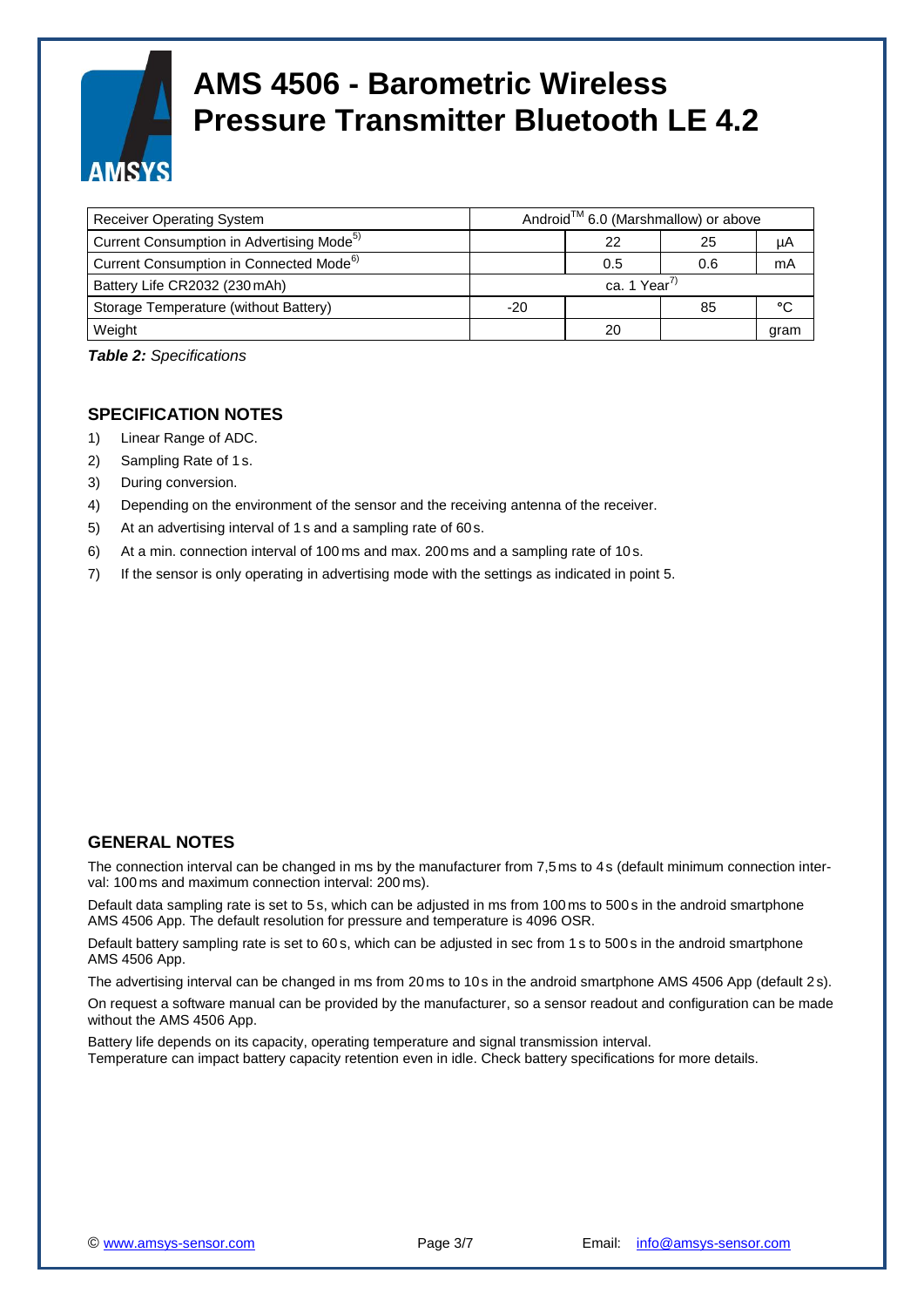

### **Measurement Accuracy and Errors**

The error curves indicate the values for the absolute pressure sensors used for the AMS 4506. These are typical error values, not individually checked during production. The data displayed in the app may differ from the measured values read, e.g. by the resolution of the display.







*Figure 1: Error of the sensor components*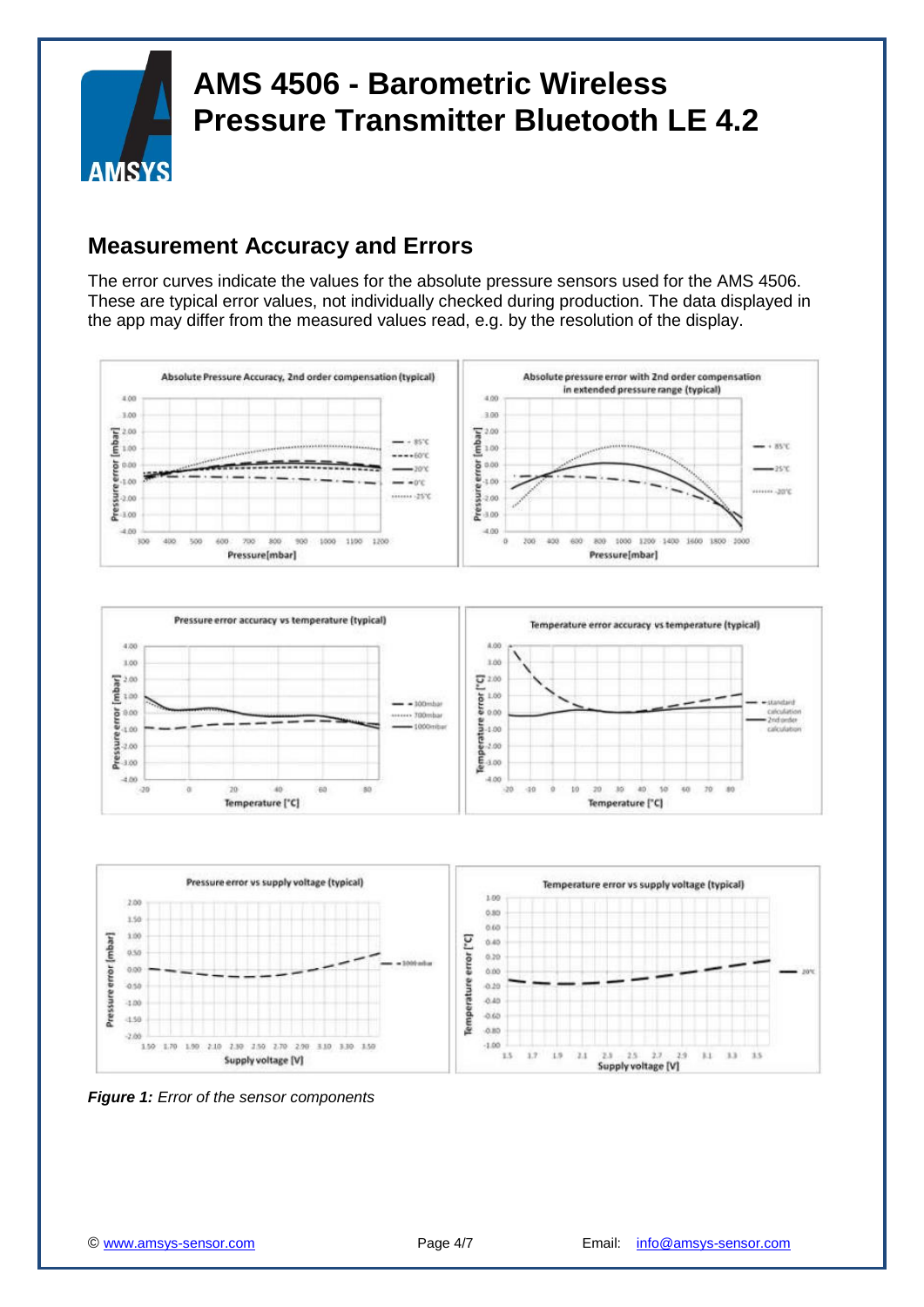

#### **FUNCTIONAL DESCRIPTION**

The AMS 4506 wireless pressure transmitter is based on the MS5637 barometric pressure sensor. This sensor has a 24 bit ADC, allowing a height resolution of 13 cm. The pressure to be measured reaches the sensor element through the whole at the lower left edge.

Communication takes place via Bluetooth Low Energy 4.2 (2.4 GHz). After inserting the battery and starting the app AMS 4506, the name and the measured values of the sensor are sent to the client (user) in Advertising-Mode. If you want to reconfigure the displayed sensor, the user must click on the "Sensor Configuration" field via the menu button  $(\equiv)$ . The sensor connects with the app and the sensor can now be configured individually. The measured values can be saved at any time over the app in a CSV file for further processing. The lifetime depends strongly on the transmission mode and the way of using the sensor.

In Connected Mode, the sensor uses Bluetooth Notification to send the data to the client. The sampling rate in the app can be used to set the interval between these notifications. There are basically three possibilities of data processing:

- 1) Readout and configuration of the sensor via the AMS 4506 App.
- 2) Readout of the sensor via a Bluetooth Gateway with firmware.
- 3) Readout and configuration of the sensor via the software manual.
- 4) Readout and configuration of the sensor via a windows desktop app.

### **GETTING STARTED**

The AMS 4506 pressure transmitters are quick and easy to use with two through-the-housing wholes ( $\varnothing$  3.2 mm) - mountable e.g. by M3 screws. The plastic housing itself requires no maintenance except for the battery replacement.

The supply voltage is provided by a CR2032 battery (230mAh). The battery holder is located on the circuit board under the lid. For this purpose, the housing must be opened; the board has to be taken out to install the battery in the designated battery holder. It is important to pay attention to the correct polarity of the battery. The purpose of the pressure connecting ports here, is only for easier opening of the housing. In order to remove the cover from the housing, the two ports must be pulled slightly obliquely upwards.

To read the data of the sensor, the App AMS 4506, provided by AMSYS on Google Play Store is needed. The app description can be found on the AMSYS GmbH & Co. KG homepage: [www.amsys-sensor.com.](http://www.amsys-sensor.com./)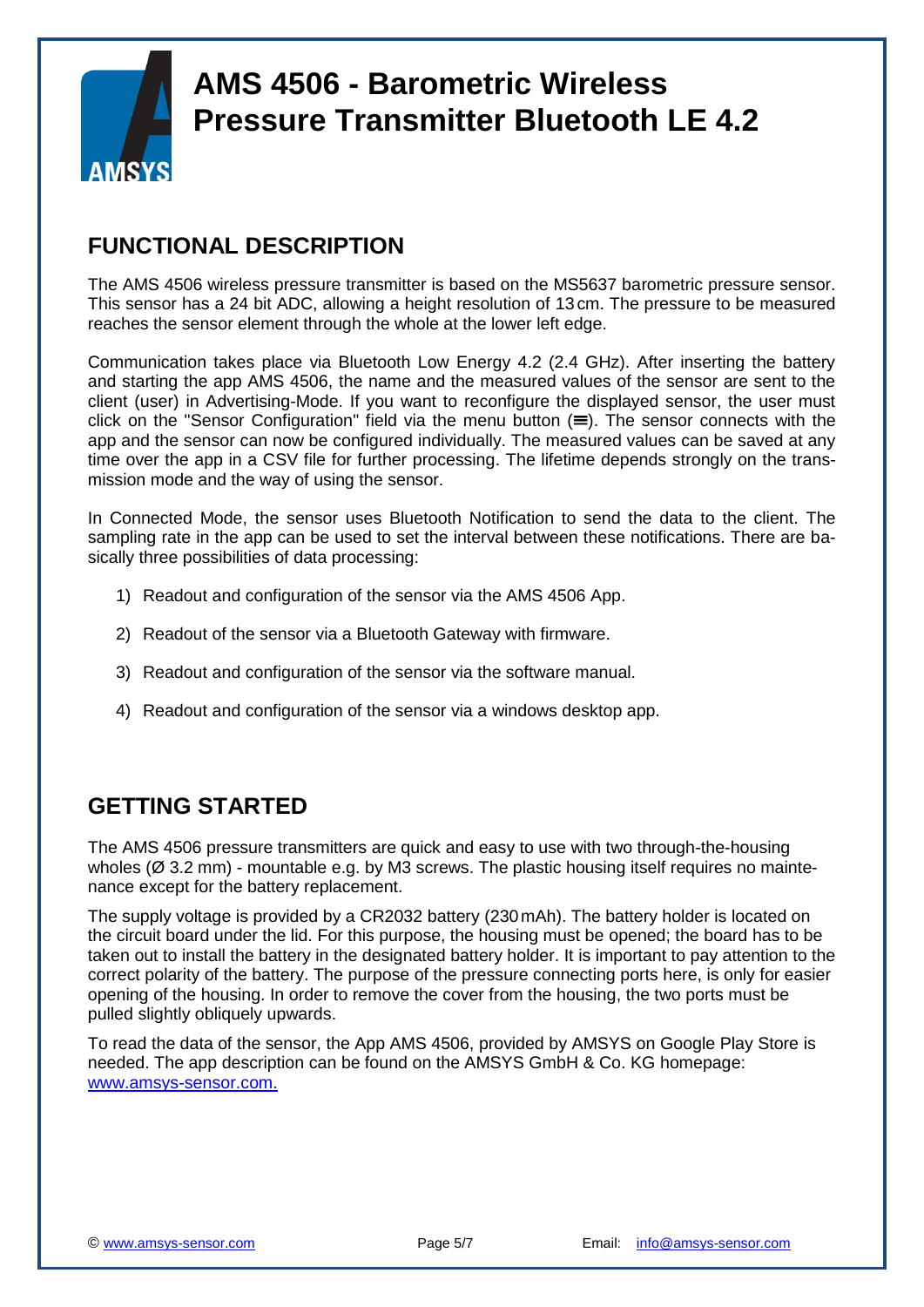

### **PACKAGE DIMENSIONS**

The housing consists of two parts: basic housing and cover. The sensor only fits indoor installation.



*Figure 2: Dimensions of AMS 4506 package The pressure ports (port 1 and port 2) are used to simply open the housing, not to connect the pressure conductor.*